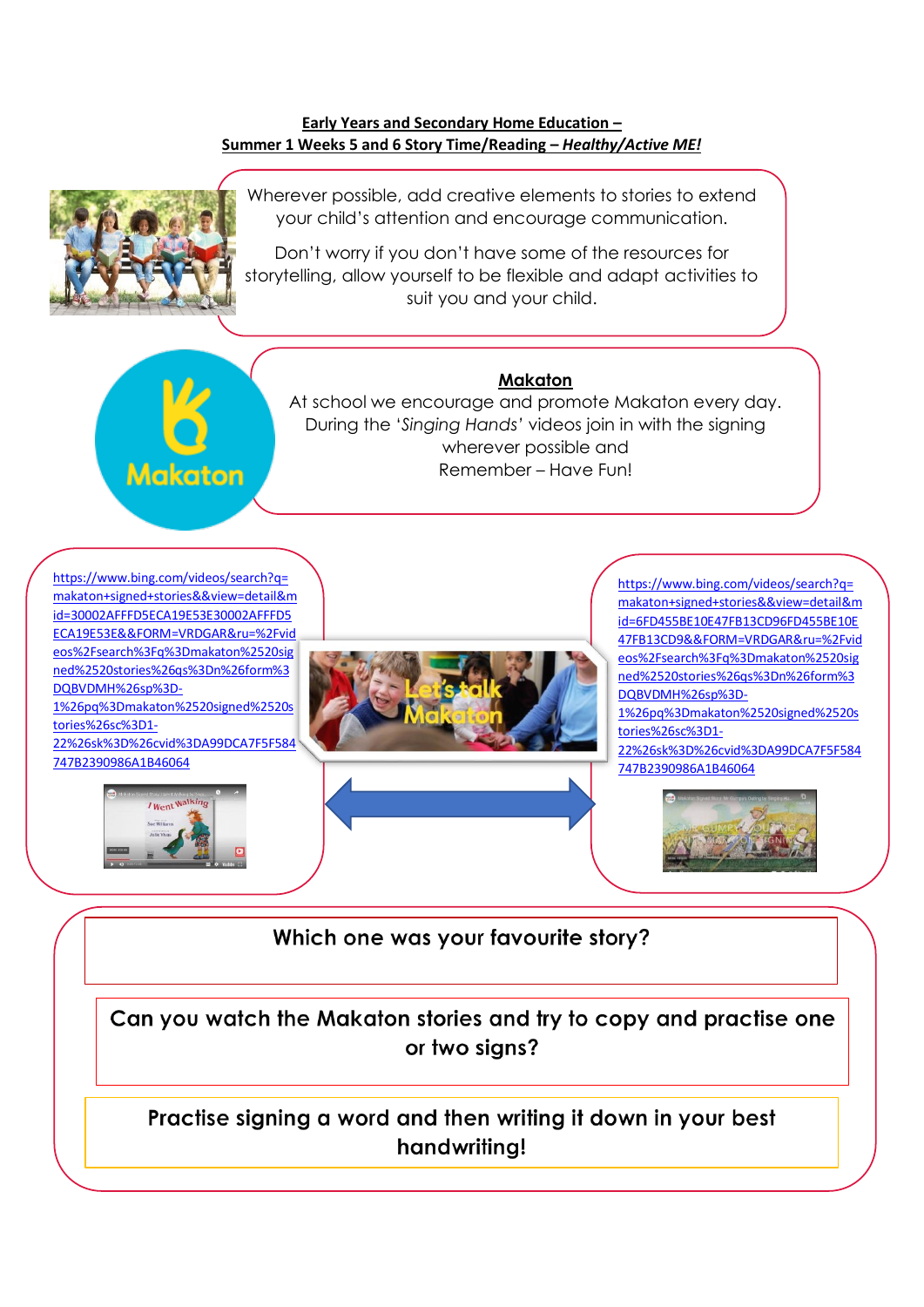

Do you remember these guys? They're the '*Whirlybird',* they came to Strathmore and performed *The Tempest* by William Shakespeare. A play about wizards, storms and magic. We thought it would be a great idea if you watched this clip on YouTube: [https://www.youtube.com/watch?v=Fkyd6Vr61Bk&list=PLcvEcrsF\\_9zKCt7d3VEpft2zlixQrmk02](https://www.youtube.com/watch?v=Fkyd6Vr61Bk&list=PLcvEcrsF_9zKCt7d3VEpft2zlixQrmk02)

Then, follow the step-by-step guide below and pretend to be Prospero the wizard and have a go at making your very own storm in a bottle!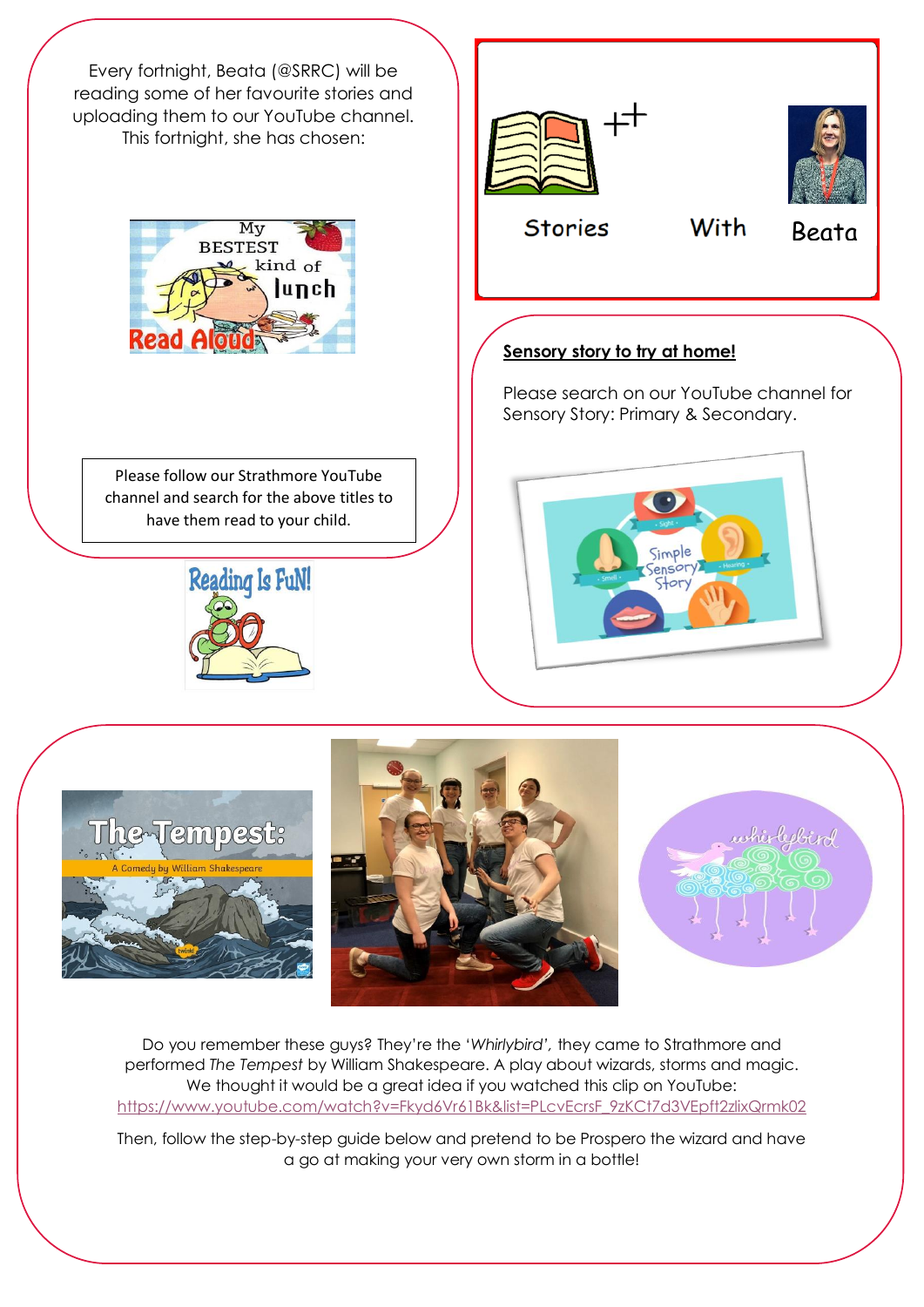### How to Make a 'Storm in a Bottle'



1. Fill the plastic **bottle** with water until it reaches around three quarters full.

2. Add a few drops of dish washing liquid.



3. Sprinkle in a few pinches of glitter (this will make your tornado easier to see).



4. Put the cap on tightly.



5. Turn the **bottle** upside down and hold it by the neck.